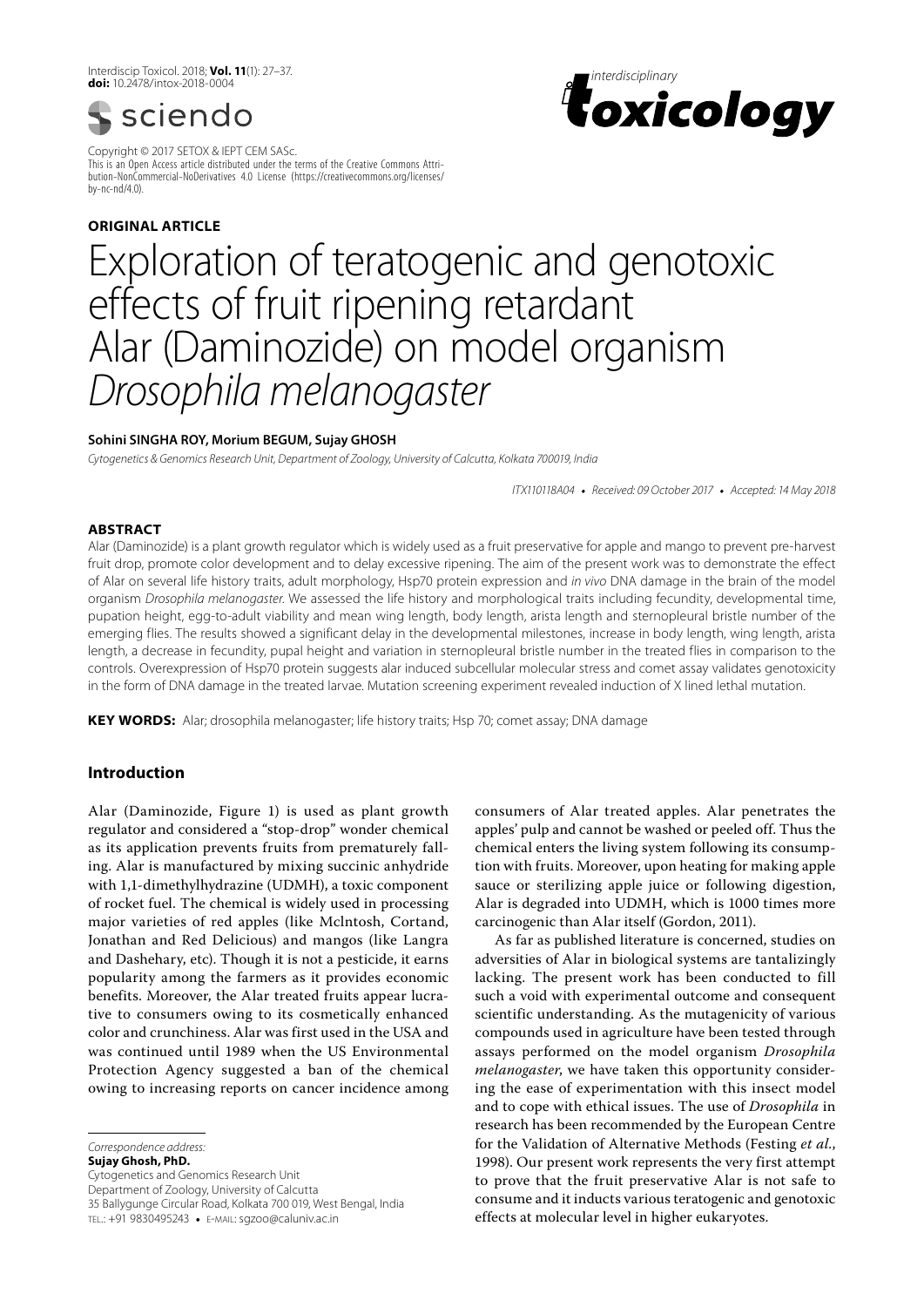

# **Materials and Methods**

# **Fly Strain**

The wild type Oregon R strain and a transgenic strain Bg9 of *Drosophila melanogaster* were used for this study. In the Bg9 transgenic strain, the wild type hsp70 sequence is tagged with reporter gene construct through P-element induced insertional mutagenesis. Here the reporter gene is bacterial lacZ which expresses β-galactosidase along with induced expression of Hsp70 protein following exposure to stress. These stocks were maintained in drum vials measuring 30 mm in diameter and 105 mm in height and on standard yeast-agar-cornmeal culture medium at 24±1°C and 65–70% relative humidity (RH)in BOD incubator (Ashburner, 1989).

# **Chemicals**

Analytical grade Alar or Daminozide, IUPAC Name 4-(2,2-dimethylhydrazinyl)-4-oxobutanoic acid (purity 99%) and X-gal (5-bromo-4-chloro-3-indolyl-β-Dgalactopyranoside) were obtained from Sisco Research Laboratoty (Mumbai, India).Agarose, Low Melting Point Agarose, Ethidium Bromide and Collagenase were from Sigma Chemical Co. (St. Louis, MO USA). Phosphate Buffered Saline (PBS) ( $Ca<sup>2+</sup>, Mg<sup>2+</sup>$ free) was procured from Hi-Media Pvt. Ltd. (Mumbai, India). All other chemicals were of molecular biology reagent grade.

#### **Preparation of Alar for treatment**

Alar or 4-(2,2-dimethylhydrazinyl)-4-oxobutanoic acid was dissolved in distilled water to prepare a high concentration stock solution and mixed with standard *Drosophila* culture medium at different concentrations (200, 400, 10000, 20000 ppm) by making necessary dilutions from the stock solution.

# **Determination of acute LC<sub>50</sub>**

To investigate the acute toxicity of Alar in *Drosophila melanogaster* in terms of  $LC_{50}$ , twenty late 2<sup>nd</sup> instar larvae were introduced in each food vial containing 5 ml of standard *Drosophila* food mixed with different concentrations of Alar (2 000, 4 000, 8 000, 12 000 and 13 000 ppm). Similarly, control sets were set up with the food vials without Alar. Triplicate sets of each treated and control group were maintained at 24 °C and 65–70% RH till eclosion of the adult. Death of larvae and pupae were recorded by counting the pupae following final molt and by recording hatched imagoes, respectively.

#### **Morphological and life history parameters**

Flies were reared in culture medium containing Alar at a concentration of 400 ppm under standard laboratory conditions for successive five discrete generations (fresh vials for each generation) and freshly eclosed flies of generation 6 were then subjected to study. Simultaneously control sets were maintained in a culture medium prepared with distilled water instead of Alar solution. Uninterrupted rearing of the flies for five successive generations in Alar containing medium intuitively ensured homogeneous integration of Alar molecules in subcellular organization of treated flies. We collected 10 pairs of virgin males and females from the freshly eclosed 6th generation and transferred each pair to 10 respective vials containing Alar free medium. They were allowed to mate and oviposit for the next 24 hours. On the very next day the male fly from each vial was removed and the female fly was transferred to fresh vials every day (for 24 hours) for the next 20 days and the number of eggs laid daily by those 10 females was recorded for each day. We estimated total fecundity (in terms of number of eggs laid) and mean egg production by a female through the range of 20 days (Mukhopadhyay *et al.*, 2003)to take the accounts of respective life history traits for the entire period of reproductive age of the *Drosophila* females.

The pupal height (the level of puparium on the wall of glass vial) of each larva was measured as the distance from the surface of the food to the midpoint between the spiracles on the puparium (Sokolowski, 1985). Emergence of the adults from the puparium was counted to estimate egg-to-adult viability and sexing of adult was also done. All flies were observed carefully under stereo zoom microscope to find any morphological distortions such as changes in eye color, wing shape, body pigmentation, *etc.* and photographs were taken with Olympus stereo zoom microscope model SZ-11. A single wing was removed from each adult fly and the distance between the alula notch and the tip of the wing was measured using a dissecting microscope fitted with a graduated eyepiece. Besides, the mean wing length and body length of the emerging adults were measured following the method by Santos *et al.* (1994). The time needed to complete the pupation and imago emergence (the day of pupation and adult emergence) was recorded as parameter of developmental time. As the eggs are hatched at any time within 24 hours following oviposition, we synchronized our record on adult emergence time and day of pupation initiating the time count from the time of hatching of the first instar larvae. This experimental regimen was followed for all the replicates in treated and control categories.

We observed distorted morphological features among some treated flies and subsequently evaluated whether those distorted features were hereditary by crossing two identical dysmorphic flies and by performing test cross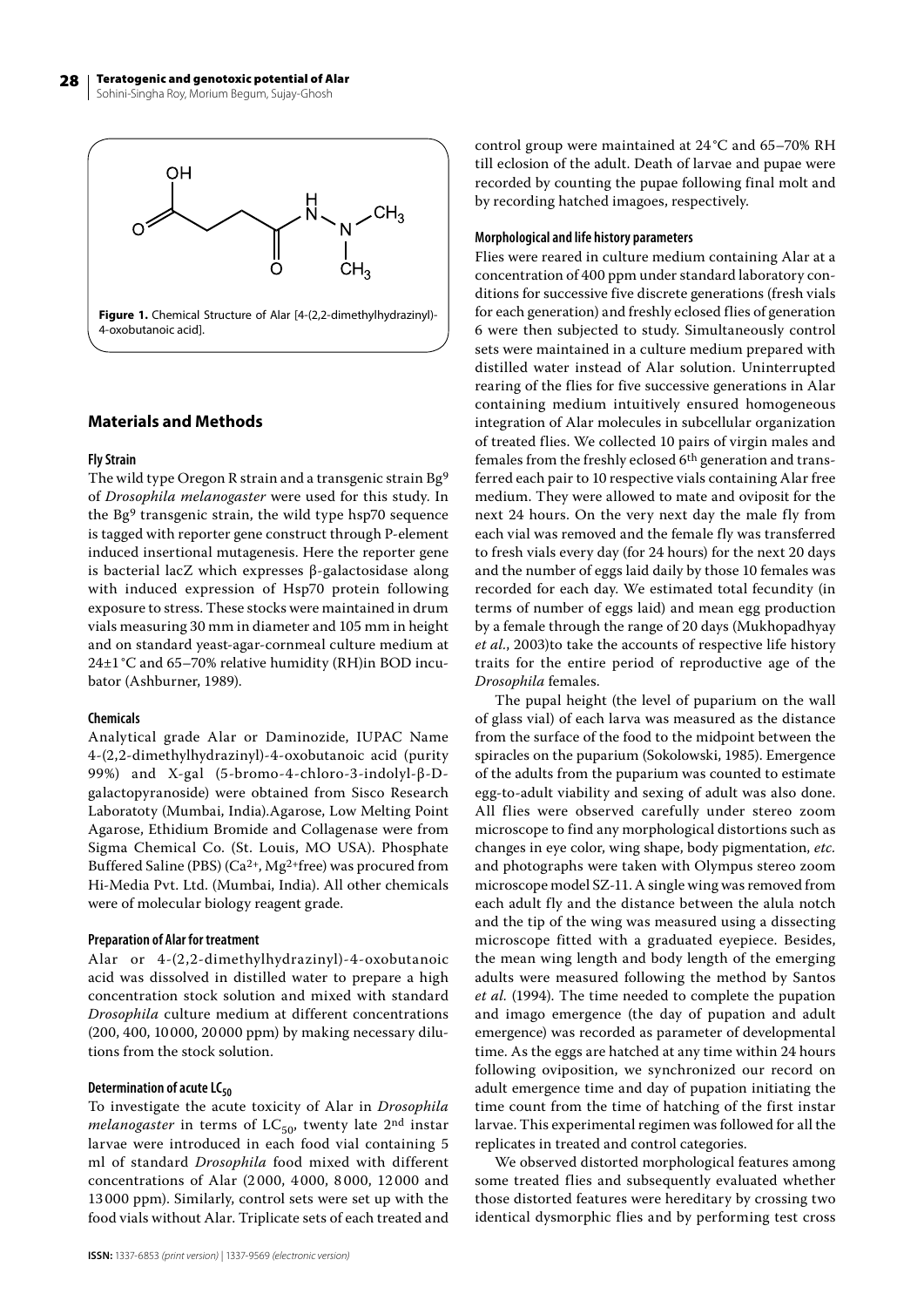between F1 progeny and either of the parental flies. For all the experimental design the generation count was started following inception of the experiments.

#### **Effects of temperature on adversity of Alar**

We reared the 10 pairs of male and female flies in 200 ppm Alar-mixed culture medium at two different temperatures (23 °C and 28 °C) to test whether imperilments inducted by Alar get exacerbated in interaction with increasing temperatures. Other experimental conditions remained the same as mentioned in the life history and morphological study above.

### *In situ* **molecular stress assessment by Hsp70 expression level**

As the Hsp 70, the molecular chaperon of eukaryotic system, exhibits overexpression under any kind of cellular stress, we intended to study the expression pattern of this protein under the exposure of Alar. Late 2nd instar larvae of Bg9 stock of *Drosophila melanogaster* were reared in Alar-mixed culture medium (200, 400 and 10000 ppm) till their 3rd instar larval stage was reached. Wandering 3<sup>rd</sup> instar larvae feeding on different concentrations of Alar were collected and washed thoroughly in Poel's salt solution (PSS). These larvae were dissected, fixed in 2.5% glutaraldehyde followed by washing in 50 mM sodium phosphate buffer (pH8.0), stained in X-gal staining solution (Sarkar *et al.*, 2015) in grooved slides, kept overnight at 37 °C in a humidified chamber and observed under stereo-zoom microscope for differential Hsp70 protein expression.

#### **Genotoxicity and neurotoxicity assessment by alkaline comet assay**

*In vivo* genotoxicity, DNA damage in particular and neurotoxicity of Alar in *Drosophila melanogaster* was assessed using single cell gel electrophoresis or comet assay following the method of Dhawan *et al.* (2009) with minor modifications. Comet slides were prepared by using 10 late 2nd instar larvae fed with sub-lethal (400 and 10 000 ppm) and lethal (20 000 ppm) concentration of Alar as well as control larvae for 60 hrs in culture vial at standard laboratory condition (24±1 °C temperature, 65–70% relative humidity).After 60 hrs, wandering 3rd instar larvae from both treated and control groups were removed from the culture medium and washed with Dulbecco's Phosphate Buffered Saline (PBS pH 7.4). Cerebral ganglia from 10 larvae each from control and treated groups were explanted in PSS (pH6.8) and treated with 300 μl of collagenase (0.5 mg/ml in PBS, pH7.4) for 15 min at 24±1 °C. The cells were then passed through nylon mesh (60 μm), washed with PBS with gentle shaking and finally suspended in 80 μl of PBS. For positive control, cells were exposed to 25  $\mu$ M H<sub>2</sub>O<sub>2</sub> for 5 min at this stage.

The cell suspension was then mixed with equal volume of 1.5% low melting point agarose (LMPA) and layered on top of the end-frosted slides that were precoated with 1% normal melting point agarose (NMA). The slides were cooled at 4°C for 5 min. After lysis for 2 h at 4°C in lysing solution (2.5 M of NaCl, 100 mM of EDTA, 10mM of Tris, pH10 and 1% Triton X-100, pH10), the slides were transferred to a horizontal electrophoresis apparatus filled with freshly chilled electrophoresis buffer (1 mM of Na<sub>2</sub> EDTA and 300 mM of NaOH, pH>13) and left for 10 min to facilitate unwinding of DNA. Electrophoresis was performed for 15 min at 300 mA, 25 V at 4°C. After electrophoresis, the slides were immediately neutralized with 0.4 M of Tris buffer (pH7.5) and stained with ethidium bromide (20 μg/ml) for 10 min in dark. After washing in chilled distilled water the slides were examined under a fluorescent microscope (Leica, Germany) at 40X magnification and the images were analyzed using CASP version 1.2.3beta2 (Comet Assay Software Project, http://casplab. com/). Each experiment was performed in triplicate with 10 larvae and the slides were prepared in duplicate. Three different parameters were used as indicators of DNA damage – tail moment (TM; arbitrary units), tail DNA (%) and tail length (μm).

# **Assessment of the potential of Alar for inducing X-linked lethal mutation**

We employed attached X method (Figure 9) to screen any X-lined lethal mutation induced by Alar exposure. Freshly eclosed 50 male flies of attached X stock (BDSC stock no. 43329) were isolated. Males were kept in separate vial having culture media mixed with Alar of concentration 1 000 ppm for 48 hours. Individual males were then crossed with two virgin females of attached X stock and reared at 24±1 °C and 65–70% RH for 48 hours and then the flies were removed from the vials. The vials were kept till the emergence of F1 flies. The F1 flies were examined thoroughly for the presence of males. We scored lethality following the deviation of female:male from 1:1 value.

# **Statistical analysis**

Probit analysis was performed for the determination of LC50 of Alar in late 2nd instar larvae of *Drosophila melanogaster*. The treated and control sets were compared using 2×2 ANOVA for the morphological parameters having sex specific difference. We performed 'two-way ANOVA' to find if there was an interaction between culture temperature and Alar exposure on the morphological and life history trait of *Drosophila melanogaster*. One-way ANOVA was performed for life history parameters, where sex is not a significant variable. We recorded mean and median fecundity and compared the values for treated and control sets using t-test. Daywise fecundity is also recorded and compared using one-way ANOVA. Variations in the number of sternopleural bristles on both left and right body sides of control and treated flies (males and females separately) were compared and analyzed by t-test. For testing male lethality we compared the female:male ratio value by Chi square method.

The values of three selected parameters for DNA damage (Tail Length, % Tail DNA and Tail Moment) through comet assay were compared using Student's t-test. Statistical analyses were performed in SPSS (for Probit analysis), VassarStats (for ANOVA) and GraphPad (for t-test) statistical software.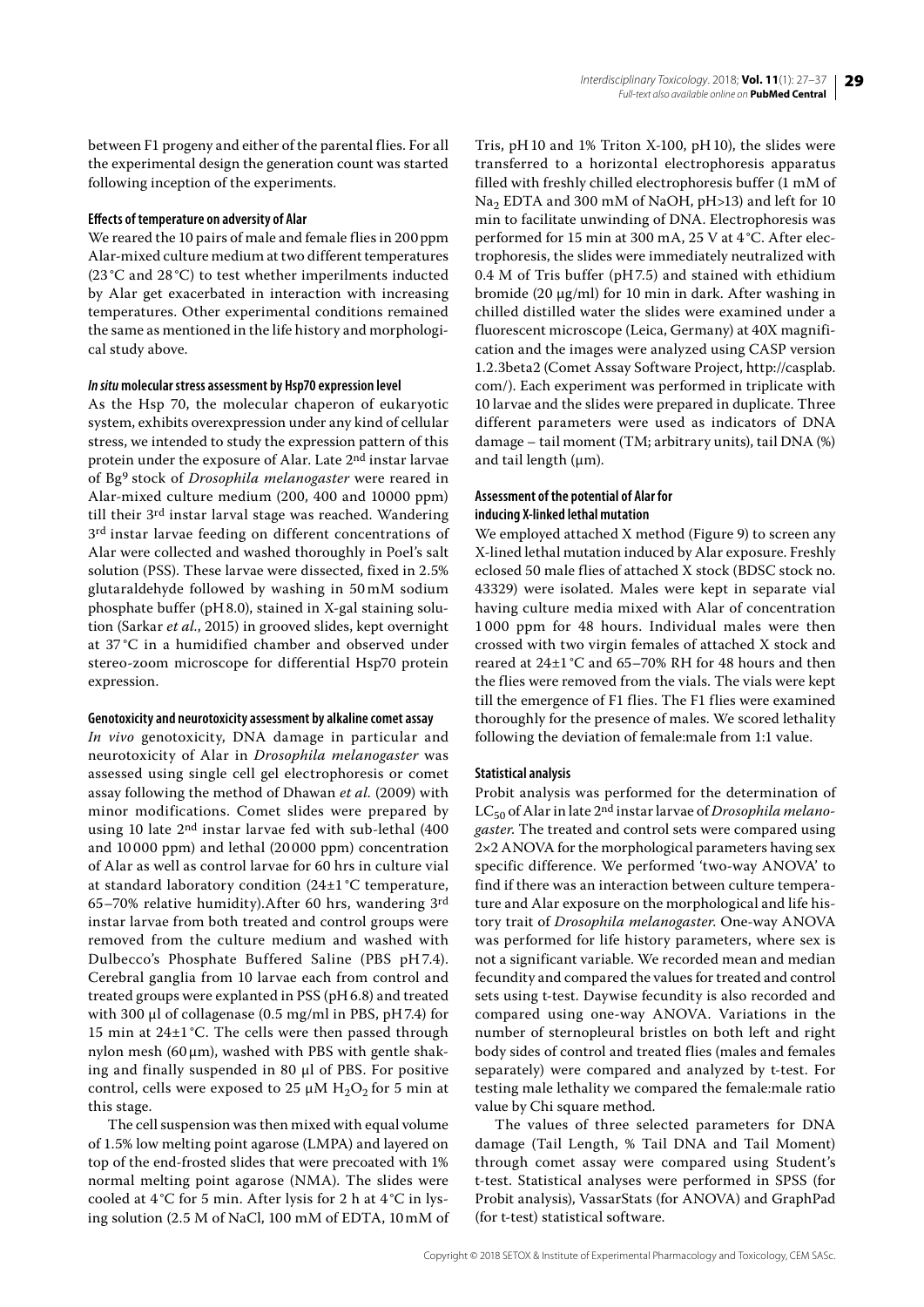# **Results**

### **Determination of acute LC<sub>50</sub>**

The Probit parametric estimates are presented in Table 1. Figure 2 displays the Probit line graph of acute toxicity of Alar in *Drosophila melanogaster* larvae and pupae. The estimated mortality for control set was nearly zero. The calculated lower and upper limits for the  $LC_{50}$  values were 6705.600 and 45181.211 ppm, respectively for



larvae and 4280.964 and 27921.125 ppm, respectively for pupae at 95% confidence interval. This suggests that *Drosophilia melanogaster* showed 50% pupal death at the lower concentration (8011.601 ppm) of Alar treatment in comparison to larvae, which exhibited 50% death at higher concentration (10842.477 ppm). There is a positive relation between toxicity and dose of Alar (Figure 2).

#### **Morphological and life history parameters**

Summary of the results is presented in Table 2. Alar treated flies exhibit a significant delay in pupation time and adult emergence time  $(p=0.003$  and  $<0.0001$ respectively in One-way ANOVA) in all experimental conditions than do the controls. We scored pupation time for control group as 4.9±0.2 days in contrast to treated group which attained pupal phase at 6.0±0.2 days reared in 400 ppm Alar containing medium. Similarly, the treated group needed 9.9±0.3 days to emerge as imago in contrast to 8.93±0.2 days for the control. We observed a significant reduction in pupation height in Alar treated flies  $(0.4\pm0.2 \text{ cm.})$  in contrast to the control  $(4.0\pm0.04 \text{ cm})$ in 400 ppm Alar medium. Similar results were obtained in other experimental conditions too (Table 2). We recorded a significant reduction (*p*=0.0009 in One-way ANOVA) in mean daily egg production in Alar treated groups with a span of over 20 days (Tables–3; Figure 3). Egg to adult survival rate was also decreased significantly in treated groups when compared to control (Tables 2–3; Figure 3).

We assessed various morphometric traits including wing length, body length and arista length in sex specific manner. We scored female arista length for control as  $274\pm0.5$  µm and for treated  $294\pm2.3$  µm. For male sex, the estimates are 251±1.6 µm for control in contrast to 260±0.8 µm in treated reared in 400 ppm Alar containing medium. Similarly, body and wing also exhibited increase in length (Tables 2 and 4).

Beside morphometric variations between control and treated groups, we recorded various distortions and teratogenic effects on wing structure (Figure 4). These traits were found to be non hereditary in nature upon crossing between flies of similar trait up to F2. Abnormality in the formation of pupa was also found in F1 generation (Figure 5). Variation in the number and arrangement of sternopleural bristles (both unilateral and bilateral asymmetry) was found to be significant (*p*<0.0001 in t-test) between control and Alar treated F1 flies.

| <b>Table 1.</b> Parameter estimates for the Probit analysis. |               |          |                   |          |       |             |                         |  |  |
|--------------------------------------------------------------|---------------|----------|-------------------|----------|-------|-------------|-------------------------|--|--|
|                                                              |               |          |                   |          |       |             | 95% Confidence Interval |  |  |
| <b>PROBIT<sup>a</sup></b>                                    | Parameter     | Estimate | <b>Std. Error</b> | z.       | Sig.  | Lower Bound | <b>Upper Bound</b>      |  |  |
| For Larval $LC_{50}$                                         | Concentration | 1.203    | 0.139             | 8.627    | 0.000 | 0.930       | 1.476                   |  |  |
|                                                              | Intercept     | $-4.854$ | 0.536             | $-9.062$ | 0.000 | $-5.390$    | $-4.318$                |  |  |
| For Pupal $LC_{50}$                                          | Concentration | 1.043    | 0.134             | 7.773    | 0.000 | .780        | 1.306                   |  |  |
|                                                              | Intercept     | $-4.070$ | 0.513             | $-7.933$ | 0.000 | $-4.583$    | $-3.557$                |  |  |

**Table 1.** Parameter estimates for the Probit analysis.

a PROBIT model: PROBIT(p) = Intercept + BX (Covariates X are transformed using the base 10 000 logarithm)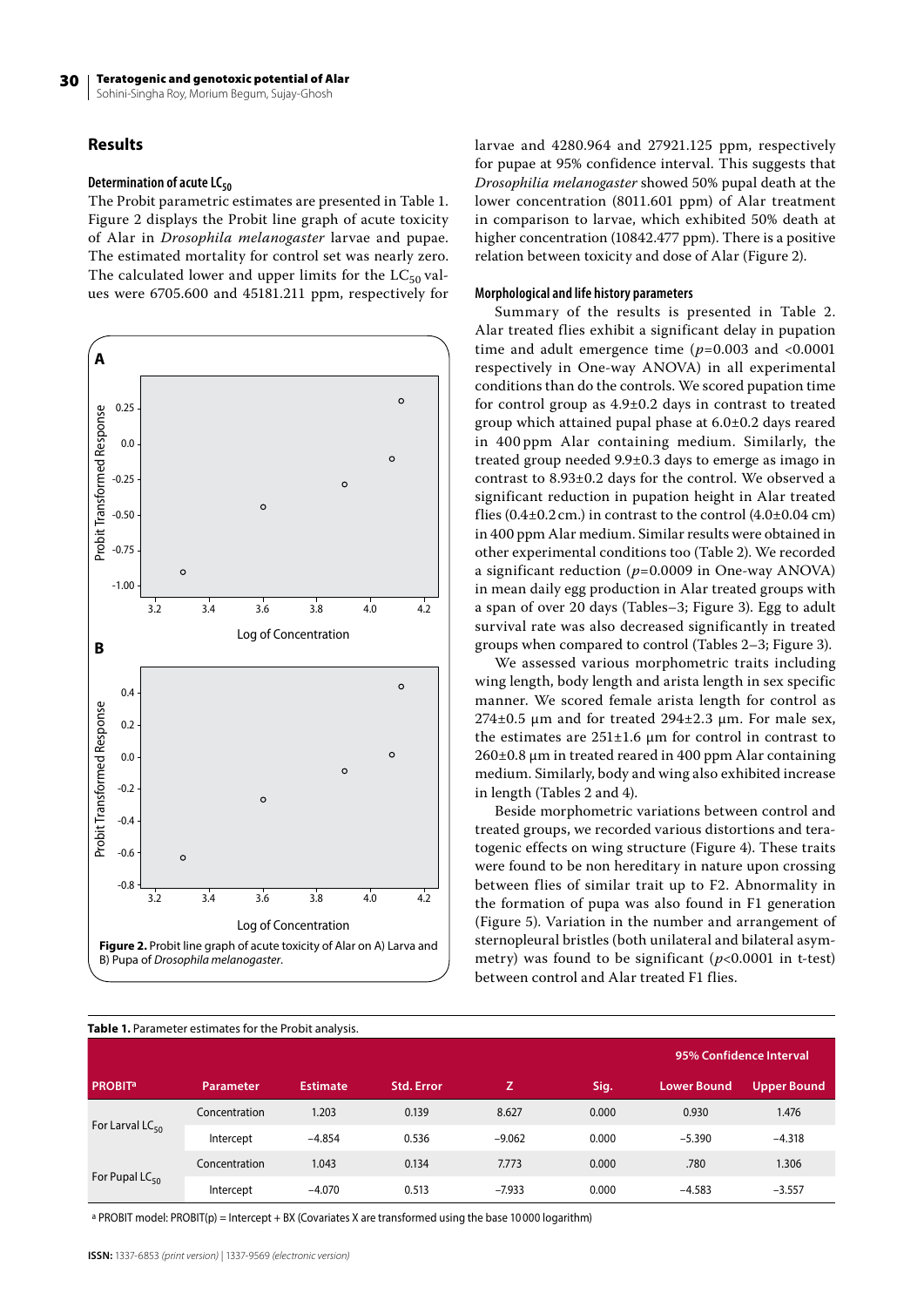

| <b>Morphological traits</b> | <b>Sex</b> | Control at 23 °C | Treated at 23 °C<br>$400$ ppm | Treated at 23 °C<br>$200$ ppm | Control at 28 °C | Treated at 28 °C<br>$200$ ppm |
|-----------------------------|------------|------------------|-------------------------------|-------------------------------|------------------|-------------------------------|
|                             | Female     | $2.51 \pm 0.02$  | $2.58 + 0.07$                 | $2.58 \pm 0.07$               | $2.46 \pm 0.05$  | $2.53 \pm 0.09$               |
| Body length (mm)            | Male       | $2.17 \pm 0.03$  | $2.2 \pm 0.14$                | $2.21 \pm 0.12$               | $2.06 \pm 0.06$  | $2.10 \pm 0.15$               |
|                             | Female     | $2.4 \pm 0.004$  | $2.44 \pm 0.01$               | $2.44 \pm 0.01$               | $2.33 \pm 0.04$  | $2.39 \pm 0.12$               |
| Wing length (mm)            | Male       | $2+0.001$        | $2.08 \pm 0.01$               | $2.08 \pm 0.01$               | $1.9 + 0.03$     | $1.98 + 0.07$                 |
|                             | Female     | $274 \pm 0.5$    | $294 \pm 2.3$                 | $294 \pm 2.3$                 | $265 \pm 2.6$    | $285 \pm 4.9$                 |
| Arista length (µm)          | Male       | $251 \pm 1.6$    | $260 \pm 0.8$                 | $260 \pm 0.8$                 | $244 \pm 1.4$    | $253 \pm 6.2$                 |
| Life history traits         |            |                  |                               |                               |                  |                               |
| Fecundity (in no.)          |            | $23.83 \pm 3.7$  | $15.54 \pm 3.5$               | $18.75 \pm 1.8$               | $20.72 \pm 1.1$  | $15.54 \pm 3.5$               |
| Pupation time (day)         |            | $4.94 \pm 0.2$   | $6 + 0.2$                     | $6.9 \pm 0.04$                | $3.89 \pm 0.18$  | $5.93 \pm 0.02$               |
| Adult emergence time (day)  |            | $8.93 \pm 0.2$   | $9.9 \pm 0.3$                 | $10.94 \pm 0.01$              | $7.84 \pm 0.08$  | $9.85 \pm 0.02$               |
| Pupation height (cm)        |            | $4 + 0.04$       | $0.4 \pm 0.2$                 | $2.04 \pm 0.3$                | $3.01 \pm 0.3$   | $0.45 + 0.1$                  |
| Survival rate (%)           |            | 81±3.2           | $68 + 2.7$                    | $72 + 3.1$                    | $78 + 3.1$       | $68 + 2.9$                    |

**Table 2.** Effect of Alar on morphological and life history traits of *Drosophila melanogaster* at different culture temperatures.

Values represent mean ± SD.

# **Effects of temperature on adversity of Alar**

Result of the experiment to study temperature dependent Alar effect (200 ppm) exhibited interesting observations. For all morphological traits studied an increase in size occurred at a temperare lower than 23 °C and higher than 28 °C (Table 2). Similarly, for life history traits much delay was recorded in pupation time and adult emergence time in temperatures lower than 23 °C compared to temperature higher than 28 °C. On the contrary, fecundity and survival rate scored lower value at higher temperature.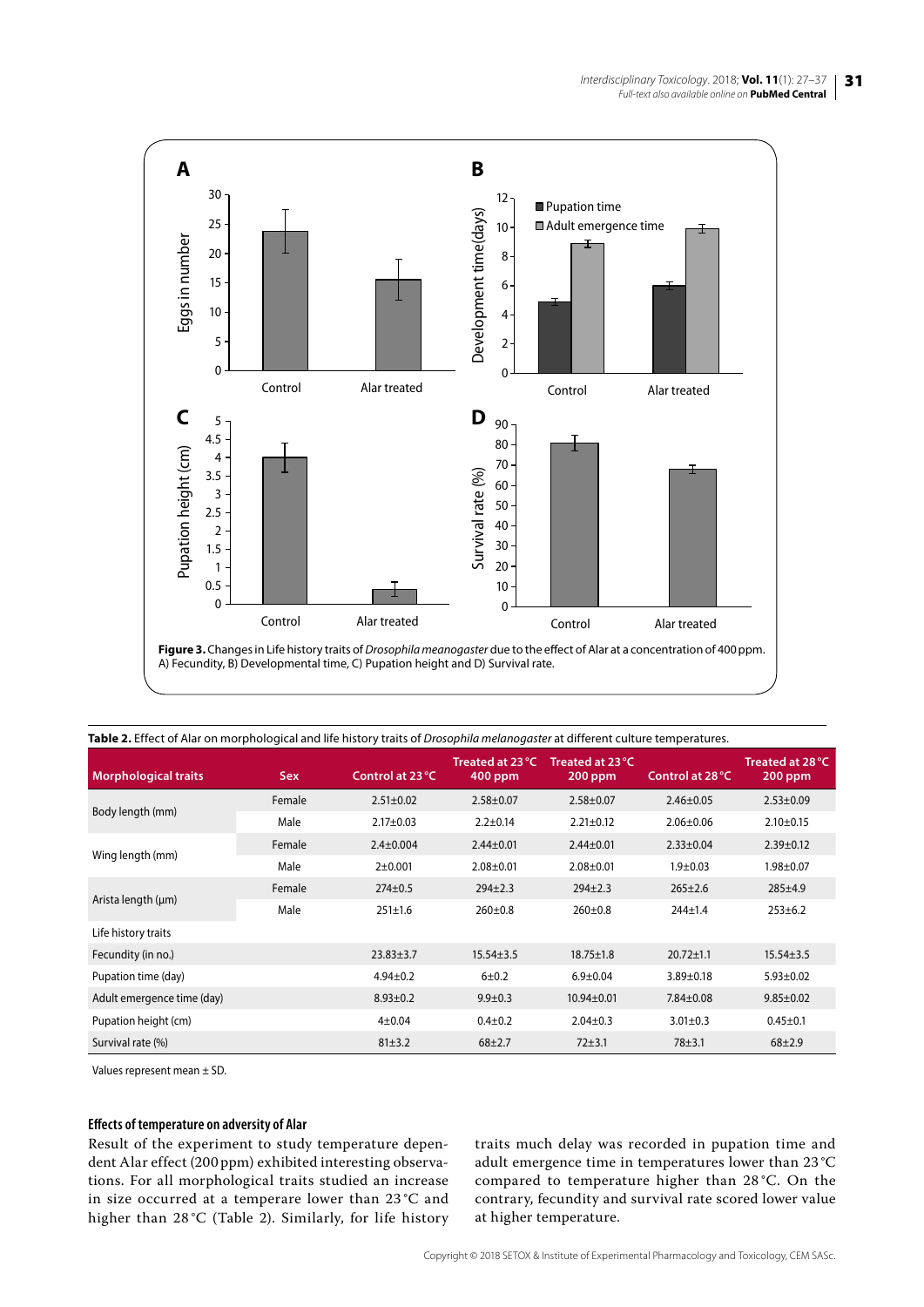Sohini-Singha Roy, Morium Begum, Sujay-Ghosh





**Table 3.** Effect of Alar (400 ppm) on selected life history traits of *Drosophila melanogaster* analysed by one-way ANOVA (Sex ignored).

| <b>Life history traits</b>    | Sum of<br>squares<br>(SS) | df | <b>Mean</b><br>square<br>(MS) | F      | <i>p</i> -value |
|-------------------------------|---------------------------|----|-------------------------------|--------|-----------------|
| Fecundity (in no.)            | 687.24                    | 1  | 687.24                        | 12.77  | 0.0009          |
| Pupation time (day)           | 22.71                     | 1  | 22.71                         | 860.82 | < 0.0001        |
| Adult emergence time<br>(day) | 18.52                     | 1  | 18.52                         | 488.78 | < 0.0001        |
| Pupation height (cm)          | 301.35                    | 1  | 301.35                        | 663.37 | < 0.0001        |
| Survival rate (%)             | 3366                      | 1  | 3366                          | 12.02  | 0.0008          |

| Table 4. Effect of Alar (400 ppm) on selected morphological traits of Drosophila melanogaster analysed by two-way ANOVA. |  |  |
|--------------------------------------------------------------------------------------------------------------------------|--|--|
|                                                                                                                          |  |  |

| <b>Traits</b>      | Source of variation Sum of squares (SS) |                                | df  | Mean square (MS)                     | A                        | $p$ -value                       |
|--------------------|-----------------------------------------|--------------------------------|-----|--------------------------------------|--------------------------|----------------------------------|
| Wing length (mm)   | Alar<br>Sex<br>Interaction<br>Error     | 0.16<br>5.86<br>0.02<br>0.03   | 156 | 0.16<br>5.86<br>0.02<br>$\mathbf{0}$ | 848.64<br>30451<br>84.24 | < 0.0001<br>< 0.0001<br>< 0.0001 |
| Body length (mm)   | Alar<br>Sex<br>Interaction<br>Error     | 0.09<br>5.27<br>0.01<br>1.11   | 156 | 0.09<br>5.27<br>0.01<br>0.01         | 12.75<br>741.27<br>1.7   | 0.0005<br>< 0.0001<br>0.1942     |
| Arista length (µm) | Alar<br>Sex<br>Interaction<br>Error     | 9030<br>33235<br>1199<br>358.5 | 156 | 9030<br>33235<br>1199<br>2.3         | 3929<br>14462<br>521.75  | < 0.0001<br>< 0.0001<br>< 0.0001 |

The effects of temperature and exposure to Alar were found to be significant for all the selected life history traits. However, no two-way interaction between temperature condition and exposure to Alar was found (Table 5; Figure 6). As there are sex specific differences in morphometric traits, we performed two-way ANOVA separately for males and females. The individual effects of temperature condition and exposure to Alar were found to be significant for both sexes. Their interaction, however was not significant (Table 5).

## *In situ* **molecular stress assessment by Hsp70 expression level**

Figure 7 (A–D) shows β-galactosidase activity following X-gal staining as a signature of Hsp70 expression level in third instar larvae of Bg9 stock of *Drosophila melanogaster* exposed to different concentrations of Alar (200, 400, 10000 ppm Alar). The intensity of blue coloration is proportional to the level of Hsp70 expression and molecular stress and apparent in different parts of the digestive tract, especially in the midgut (MG) and hindgut (HG) (Figure 7: B–D) of the Alar exposed larvae. The untreated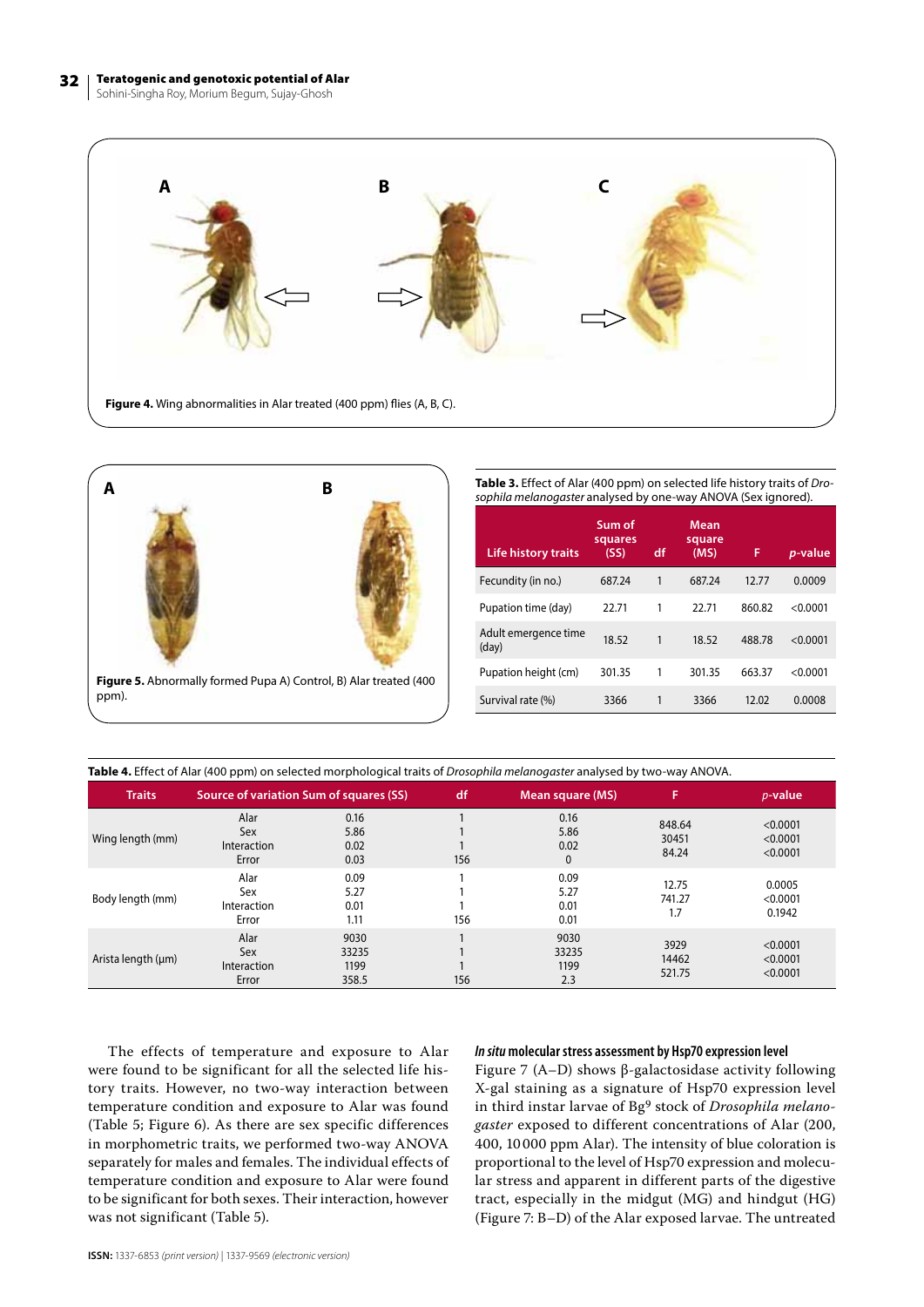

larvae (control), on the other hand, expressed much less or no blue coloration in their digestive tract (Figure 7A).

# **Genotoxicity and neurotoxicity assessment by alkaline comet assay**

Larvae exposed to  $H_2O_2$  (positive control) and to different concentrations of Alar (400, 10 000, 20 000 ppm) showed a significant increase in DNA damage in the cells of cerebral ganglia (Table 6). Figure 8A represents images of brain cells of third instar larvae after 60 hours of treatment with different concentrations of Alar. Figure 8B is the graphical representation of the data of three selected DNA damage parameters (Tail Length, % Tail DNA, and Tail Moment) obtained from comet assay.

#### **Assessment of the potential of Alar for inducing X-linked mutation**

We isolated 1734 F1 living flies from the 50 experimental vials and sorted them carefully under microscope for sexing. We found 1087 female flies in contrast to 647 male flies and tested by chi-square method for the deviation from 1:1 female:male ratio. A significant deviation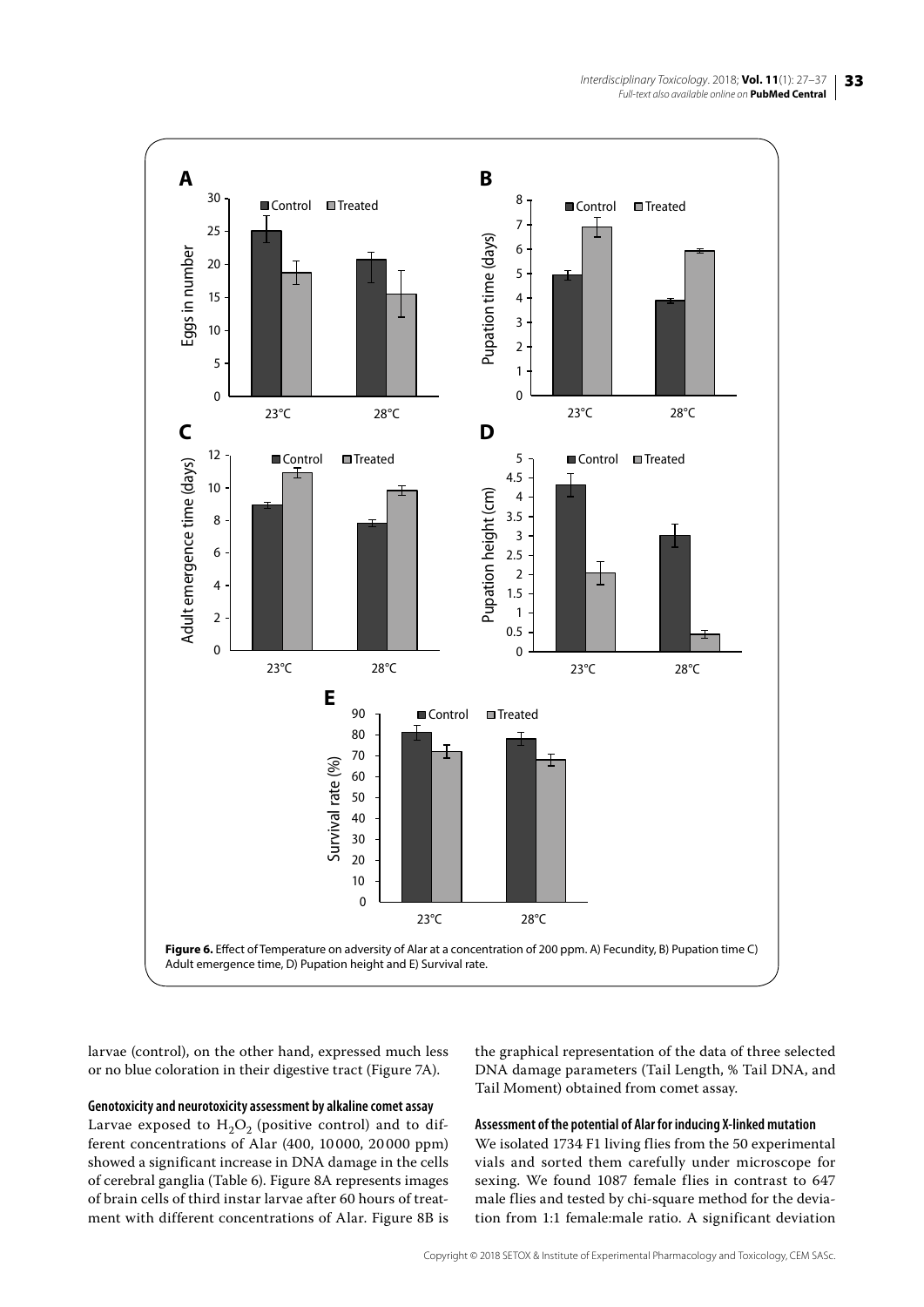#### 34 Teratogenic and genotoxic potential of Alar

Sohini-Singha Roy, Morium Begum, Sujay-Ghosh

**Table 5.** Effect of Temperature on adversity of Alar (200 ppm) on selected morphological and life history traits of *Drosophila melanogaster* analysed by two-way ANOVA.

| <b>Traits</b>              | <b>Sex</b> | <b>Source of variation</b>                  | Sum of<br>squares (SS)                 | df                                                  | Mean square<br>(MS)                 | F                          | p-value                        |
|----------------------------|------------|---------------------------------------------|----------------------------------------|-----------------------------------------------------|-------------------------------------|----------------------------|--------------------------------|
|                            | Female     | Temperature<br>Alar<br>Interaction<br>Error | 0.1<br>0.18<br>0.00<br>0.73            | $\mathbf{1}$<br>$\mathbf{1}$<br>$\mathbf{1}$<br>156 | 0.1<br>0.18<br>0.00<br>0.00         | 22.34<br>37.94<br>0.02     | < 0.0001<br>< 0.0001<br>0.8877 |
| Body length (mm)           | Male       | Temperature<br>Alar<br>Interaction<br>Error | 0.46<br>0.07<br>0.00<br>1.82           | $\mathbf{1}$<br>$\mathbf{1}$<br>$\mathbf{1}$<br>156 | 0.46<br>0.07<br>0.00<br>0.01        | 39.07<br>6.34<br>0.01      | < 0.0001<br>0.0128<br>0.9205   |
|                            | Female     | Temperature<br>Alar<br>Interaction<br>Error | 0.16<br>0.1<br>0.00<br>0.72            | $\mathbf{1}$<br>$\mathbf{1}$<br>$\mathbf{1}$<br>156 | 0.16<br>0.1<br>0.00<br>0.00         | 33.85<br>21.67<br>0.34     | < 0.0001<br>< 0.0001<br>0.5607 |
| Wing length (mm)           | Male       | Temperature<br>Alar<br>Interaction<br>Error | 0.39<br>0.24<br>0.00<br>0.26           | $\mathbf{1}$<br>1<br>$\mathbf{1}$<br>156            | 0.39<br>0.24<br>0.00<br>0.00        | 232.26<br>146.48<br>0.83   | < 0.0001<br>< 0.0001<br>0.3637 |
|                            | Female     | Temperature<br>Alar<br>Interaction<br>Error | 3506.26<br>16060.06<br>8.56<br>1461.63 | $\mathbf{1}$<br>$\mathbf{1}$<br>$\mathbf{1}$<br>156 | 3506.26<br>16060.06<br>8.56<br>9.37 | 374.22<br>1714.09<br>0.91  | < 0.0001<br>< 0.0001<br>0.3416 |
| Arista length (µm)         | Male       | Temperature<br>Alar<br>Interaction<br>Error | 1890.63<br>3724.9<br>0.4<br>1761.05    | $\mathbf{1}$<br>$\mathbf{1}$<br>$\mathbf{1}$<br>156 | 1890.63<br>3724.9<br>0.4<br>11.29   | 167.48<br>329.96<br>0.04   | < 0.0001<br>< 0.0001<br>0.8417 |
| Fecundity (in no.)         |            | Temperature<br>Alar<br>Interaction<br>Error | 286.9<br>661.83<br>6.56<br>430.8       | 1<br>1<br>1<br>76                                   | 286.9<br>661.83<br>6.56<br>5.67     | 50.61<br>116.76<br>1.16    | < 0.0001<br>< 0.0001<br>0.2849 |
| Pupation time (day)        |            | Temperature<br>Alar<br>Interaction<br>Error | 40.8<br>160.4<br>0.06<br>3.46          | $\mathbf{1}$<br>$\mathbf{1}$<br>$\mathbf{1}$<br>156 | 40.8<br>160.4<br>0.06<br>0.02       | 1839.72<br>7231.92<br>2.89 | < 0.0001<br>< 0.0001<br>0.0911 |
| Adult emergence time (day) |            | Temperature<br>Alar<br>Interaction<br>Error | 48.11<br>161.6<br>0.00<br>3.01         | $\mathbf{1}$<br>1<br>$\mathbf{1}$<br>156            | 48.11<br>161.6<br>0.00<br>0.02      | 2493.64<br>8375.49<br>0.02 | < 0.0001<br>< 0.0001<br>0.8877 |
| Pupation height (cm)       |            | Temperature<br>Alar<br>Interaction<br>Error | 84.33<br>234.45<br>0.8<br>67.29        | $\mathbf{1}$<br>$\mathbf{1}$<br>$\mathbf{1}$<br>156 | 84.33<br>234.45<br>0.8<br>0.43      | 195.51<br>543.53<br>1.84   | < 0.0001<br>< 0.0001<br>0.1769 |
| Survival rate (%)          |            | Temperature<br>Alar<br>Interaction<br>Error | 576.6<br>3765.91<br>0.03<br>14645.52   | 1<br>1<br>1<br>156                                  | 576.6<br>3765.91<br>0.03<br>93.88   | 6.14<br>40.11<br>0.00      | 0.0143<br>< 0.0001<br>1        |

 $(x^2=56.7; p<0.05)$  was recorded which suggests mortality of male resulting from probable induction of X lined lethal mutation in treated male by Alar.

# **Discussion**

Indiscriminate use of food additives and preservatives poses severe health problems in human and model organisms. Unfortunately, characterization of adversity of many such food additives and fruit preservatives remains outside the scientific research interest. Alar, *i.e.* Daminozide, is such a chemical which is almost ubiquitous for its use in apple preservation and finds its route of entry into the human body and that of other species who are natural consumers of fruits through apple slices and juice. We determined the  $LC_{50}$  value of Alar for both

**Table 6.** Effect of Alar on comet parameters in cells of brain ganglia of *D. melanogaster*. Values are median ± SE of three experiments.

| Group                   | Tail DNA (%)      | <b>Tail Length</b><br>$(\mu m)$ | <b>Tail Moment</b><br>(arbitrary units) |
|-------------------------|-------------------|---------------------------------|-----------------------------------------|
| <b>Negative Control</b> | $11.107 \pm 0.65$ | $11\pm0.54$                     | $1.221 \pm 0.09$                        |
| 400 ppm Alar            | $16.112 + 0.58$   | $23+1.11$                       | $3.705 \pm 0.19$                        |
| 10000 ppm Alar          | $20.48 \pm 1.55$  | $35+3$                          | $7.167 + 0.94$                          |
| 20000 ppm Alar          | $34.07 \pm 0.53$  | $96+0.54$                       | $31.038 + 0.54$                         |
| Positive Control        | $67.34 \pm 2.9$   | $189 + 9.35$                    | $125.23 + 8.7$                          |

*p*<0.0001 in comparison with control.

the larval and pupal stages of *Drosophila* and the result showed that  $LC_{50}$  value for pupae was lower than the  $LC_{50}$ value for larvae. The reason may be that the pupal stage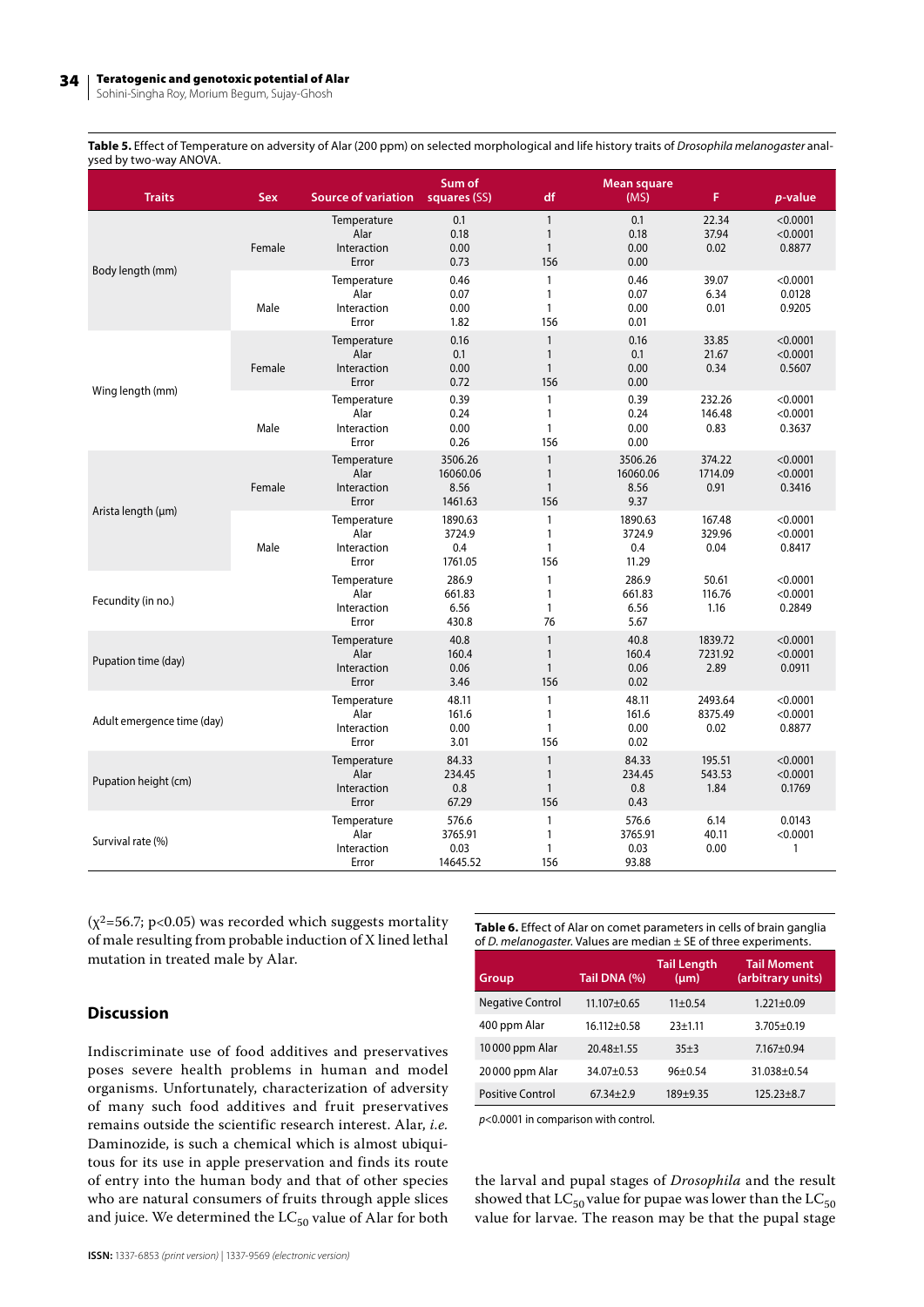



Copyright © 2018 SETOX & Institute of Experimental Pharmacology and Toxicology, CEM SASc.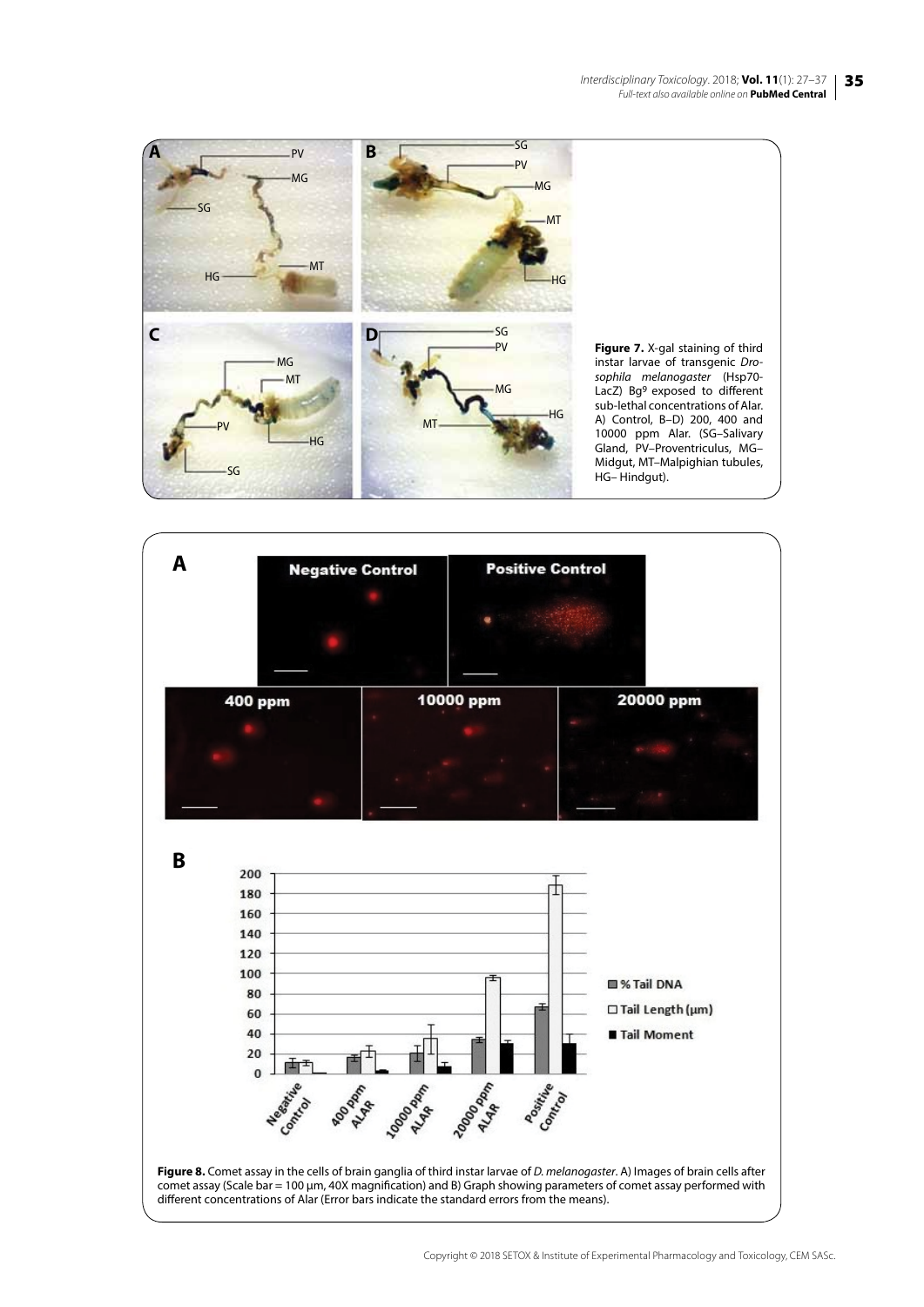

is the metabolically active developmental stage devoid of feeding where maximum tissue rearrangements are taking place. Thus, food already ingested in the larval life happens to manifest its effect on pupae (Dad *et al.*, 2011). Moreover, the pupal stage is non-excretory and hence chance of removal of Alar from the body is nil and thus comparatively less concentration of Alar exerts lethality in the pupal stage.

In the present work, Alar was found to be a toxic agent for life history and morphological traits and probably acts as teratogenic agent in *Drosophila melanogaster*. The results showed delayed developmental regimen and significant increase in body, wing and arista length. This modulation of life history and morphological traits may be local adaptation of the insect against Alar. It may be possible that the larger body size is adaptive and a fly with such features somehow manages to survive in the stressful Alar containing medium. Similarly, extension of developmental phases beyond the normal schedule may be another survival strategy in unfavorable cultural conditions. Alternately, Alar may have toxic effects on the genes that regulate ontogenetic development. Intuitively, genes of TOR pathway or activating lifespan extending genes such as sir2 (Roy *et al.*, 2017) may be the target, though other genes may also get affected. We recorded a drop in fecundity which suggests strong effect of Alar on germinal tissue and shortening of pupation height which is the indicator of pre-adult fitness (Casares *et al.*, 1997). Alternatively, low mean puparium height among the treated larvae is indicative of neurotoxicity. It may be possible that neurotoxicity induced by Alar affected the mobility of larvae due to which they cannot move up to the upper part of the culture vial, the preferred site of control larvae for pupation. It is possible that Alar might have created lethal conditions for some larvae. Surviving larvae might have adjusted or adapted to this toxicant by altering their morphology and life history traits.

The present study also revealed an effect of temperature on the adversity of Alar on morphological and life history traits of *Drosophila melanogaster*. The results are consistent with previous studies on the effect of the pesticide (Das *et al.*, 2010; Podder & Roy, 2015) and temperature condition (Schnebel & Grossfield,1992; Rezaei, 2012; Chen *et al.*, 2013; Chang *et al.*, 2014) on life history traits. We observed developmental delay among the flies treated at the lower temperature of 23 °C than the flies reared at the higher temperature at 28 °C. Additionally, a greater increase in body length, wing length and arista length was recorded at lower temperature than in flies reared at higher temperature. At this point it is very difficult to explain the cause behind the temperature effects on adversity of Alar. More incisive analyses are needed to unravel the exact etiology.

Alar was found to be highly toxic at higher concentrations, as revealed by Hsp70 expression in transgenic *Drosophila melanogaster* (hsp70-lacZ) strain Bg9. Usually, Hsp70 expression increases in response to subcellular molecular stress and means to maintain the cellular and molecular homeostasis (Hightower, 1991). Considerable numbers of studies have used Hsp70 as reporter gene in evaluating the toxic potential of some toxicants (Nazir *et al.*, 2001; Mukhopadhyay *et al.*, 2002; Siddique *et al.*, 2013). In the present study, we observed overexpression of Hsp70 in larval proventriculus, midgut and hindgut. Exposure of the larvae to Alar occurs through their feeding and hence the gut tissues express Hsp70 immediately to mitigate the imperilments induced by Alar following its consumption.

We recorded DNA damage through comet assay in the cerebral ganglionic cells of mature third instar larvae exposed to different concentrations of Alar. This observation unambiguously revealed that Alar is a neurotoxicant causing neurodegeneration in the cells of cerebral ganglia of treated larvae. Though we did not perform this experiment on the other tissues from different parts of larval body, but predictively we can say this kind of genotoxicity in form of DNA damage may have induced by Alar in other body tissues as well. We found X-lined recessive lethal mutations as we recorded selective excess mortality of male sex (Figure 9) in our genetic screening experiment involving cross using attached X stock. That suggests alar has mutagenic potential too.

In recent years, *Drosophila melanogaster* has been emerged as a popular model eukaryote for in vivo genotoxicity studies (Mukhopadhyay *et al.*, 2004; Siddique *et al.*, 2005). The fly has worldwide distributions in orchards and markets and therefore, it becomes an innocent victim of pesticides or preservatives used indiscriminately in those orchards and fruit processing units. These chemicals enter into human body through direct or indirect routes and also affect other non-target living animals like *Drosophila*. These facts justify the use of *Drosophila*